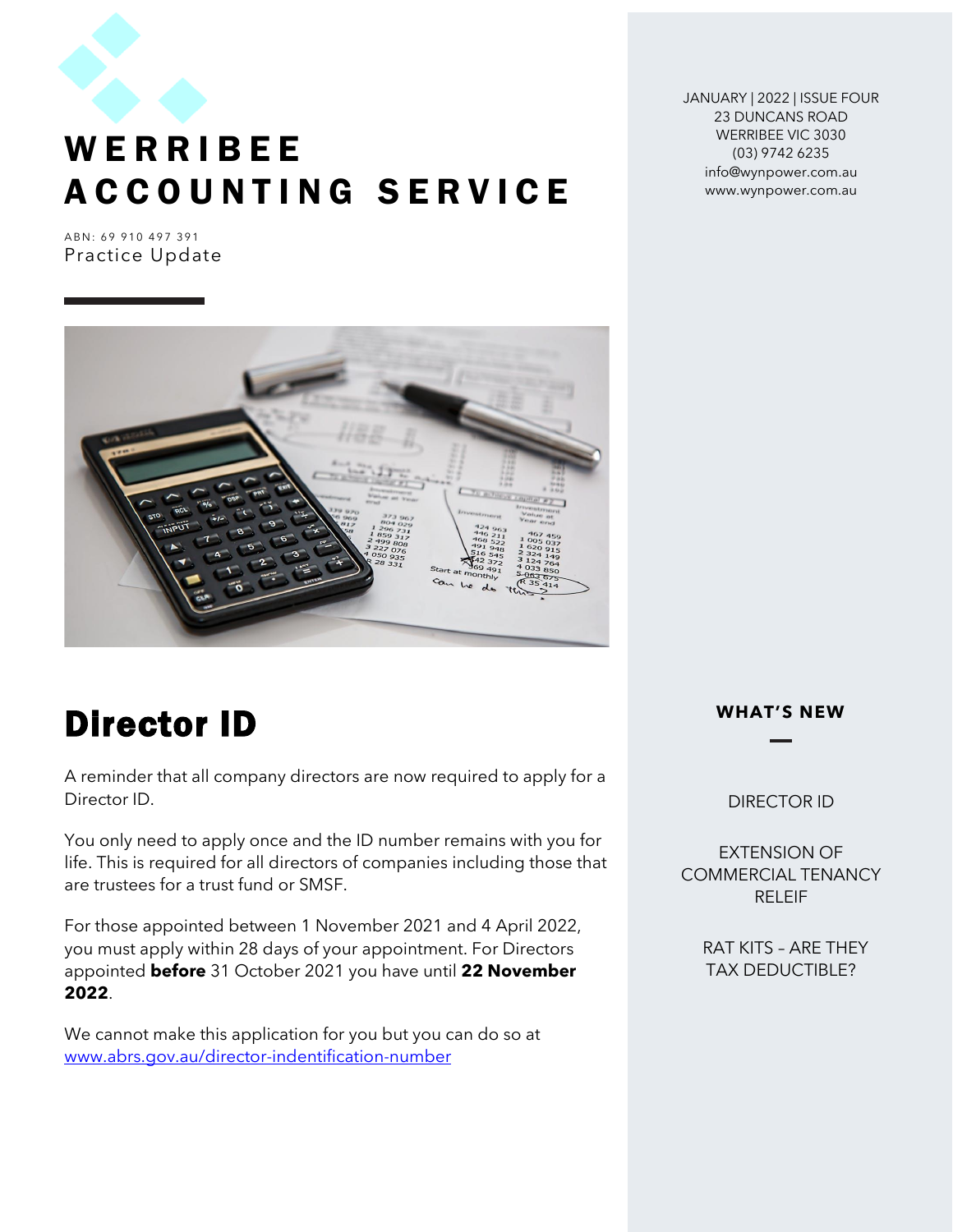# Extension of Commercial Tenancy Relief Program

In response to the pandemic and its effect on businesses, the Commercial Tenancy Relief Program was introduced.

This program has now been extended until 16 March 2022. The program is retrospective to 16 January 2022 so that affected businesses who were already part of the scheme (and remain eligible) do not see a gap in the support.

The scheme is available to businesses with a turnover of less than \$10 million and who have experienced a drop in turnover of at least 30%. The relief offered is commensurate to the drop in turnover experienced by the applicant business.

This means that if a business is only bringing in 40% of their turnover from pre-pandemic levels, they will only be charged 40% of their rent. Of the remaining 60%, at least half of this amount will be waived and the other half deferred.

The request for relief must take a certain form and evidence of a decline in turnover must be provided. For more information on the format and evidence required, please visit the website of the Victorian Small Business Commission ('VSBC') or contact them on 13 87 22.

The Commercial Landlord Hardship Fund will continue to provide support to landlords offering rent relief.

The VSBC continues to offer mediation to landlord and tenants when an agreement cannot be reached between them.

A moratorium on evictions and rent increases continues to operate.

<https://www.premier.vic.gov.au/commercial-tenancy-support-extended>

[https://www.vsbc.vic.gov.au/your-rights-and-responsibilities/retail-tenants](https://www.vsbc.vic.gov.au/your-rights-and-responsibilities/retail-tenants-and-landlords/#section1)[and-landlords/#section1](https://www.vsbc.vic.gov.au/your-rights-and-responsibilities/retail-tenants-and-landlords/#section1)

## Super Guarantee Contributions Due Date

Superannuation Guarantee Contributions for the quarter 2 (1 October 2021 – 31 December 2021) are due to be paid to the fund by **28 January 2022**.

If the minimum super contributions are not paid by this date, you must also pay the Superannuation Guarantee Charge and lodge a *Superannuation Guarantee Charge Statement – quarterly* to the Australian Tax Office by 28 February 2022.

https://www.ato.gov.au/tax-professionals/prepare-andlodge/tax-agent-lodgment-program/obligation-type/superlodgment/

### BAS and PAYG Instalments Due

BAS and PAYG instalments for quarter 2 (1 October 2021 – 31 December 2021) are due to be paid to the fund by **28 February 2022**.

If our office are preparing your business activity statements, we ask that you provide your source documentation and instruction 4 weeks prior to this date (31 January 2022).

## Fee Changes

Our fees have changed for 2022.

You can find our updated fee schedule posted at Reception and on our website at [www.wynpower.com.au/individual-fee](http://www.wynpower.com.au/individual-fee-structure)[structure](http://www.wynpower.com.au/individual-fee-structure)